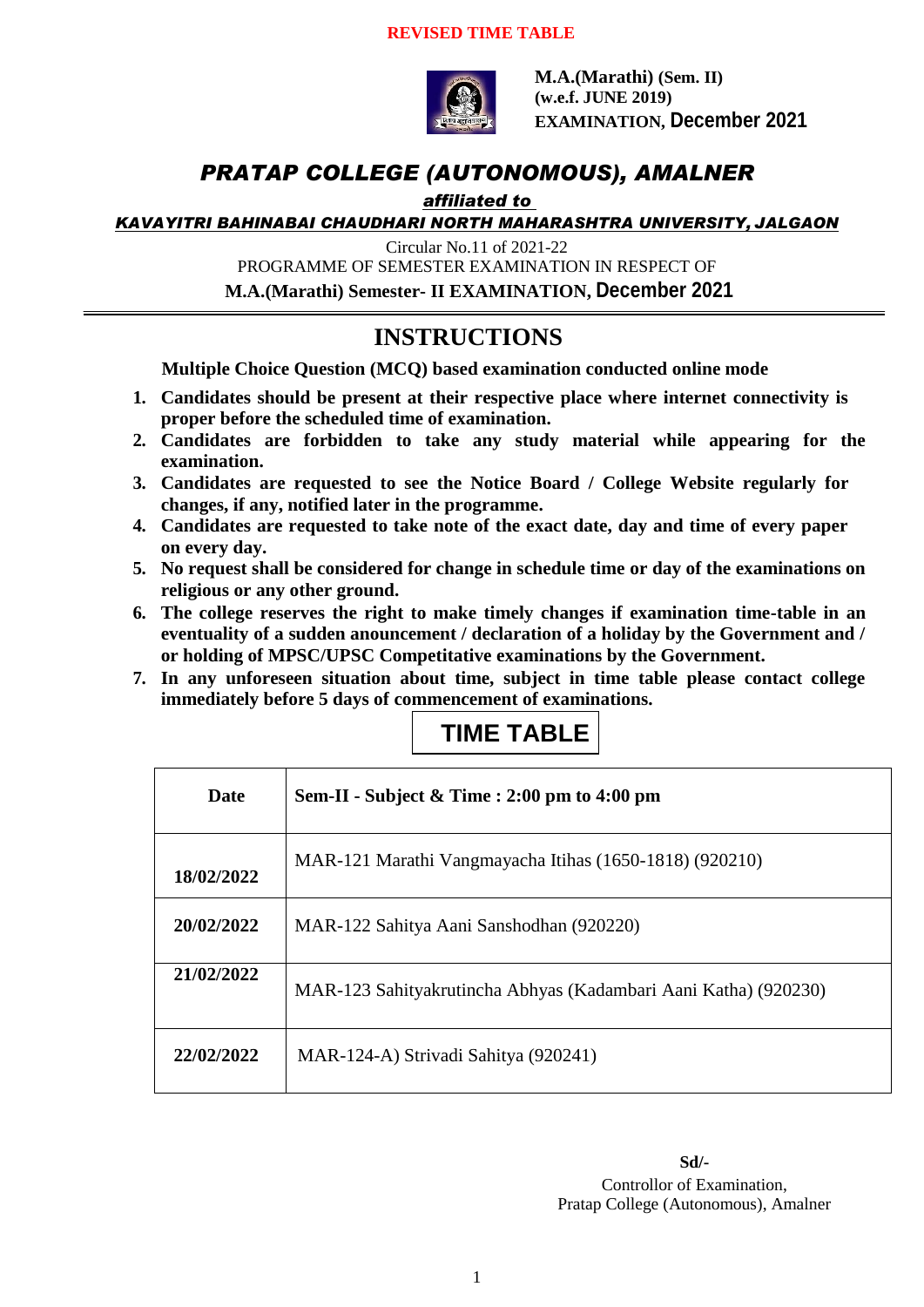

**M.A.(Hindi) (Sem. II) (w.e.f. JUNE 2019) EXAMINATION, December 2021**

### *PRATAP COLLEGE (AUTONOMOUS), AMALNER*

*affiliated to* 

*KAVAYITRI BAHINABAI CHAUDHARI NORTH MAHARASHTRA UNIVERSITY, JALGAON*

Circular No.11 of 2021-22 PROGRAMME OF SEMESTER EXAMINATION IN RESPECT OF **M.A.(Hindi) Semester- II EXAMINATION, December 2021**

#### **INSTRUCTIONS**

**Multiple Choice Question (MCQ) based examination conducted online mode**

- **1. Candidates should be present at their respective place where internet connectivity is proper before the scheduled time of examination.**
- **2. Candidates are forbidden to take any study material while appearing for the examination.**
- **3. Candidates are requested to see the Notice Board / College Website regularly for changes, if any, notified later in the programme.**
- **4. Candidates are requested to take note of the exact date, day and time of every paper on every day.**
- **5. No request shall be considered for change in schedule time or day of the examinations on religious or any other ground.**
- **6. The college reserves the right to make timely changes if examination time-table in an eventuality of a sudden anouncement / declaration of a holiday by the Government and / or holding of MPSC/UPSC Competitative examinations by the Government.**
- **7. In any unforeseen situation about time, subject in time table please contact college immediately before 5 days of commencement of examinations.**

## **TIME TABLE**

| Date       | Sem-II - Subject $\&$ Time : 2:00 pm to 4:00 pm                |
|------------|----------------------------------------------------------------|
| 18/02/2022 | HIN-121 Adhunik Hindi Kathetar Gadya Sahitya (920510)          |
| 20/02/2022 | HIN-122 Bhaktikalin Hindi Kavya (920520)                       |
| 21/02/2022 | HIN-123 Pashchatya Kavyashastra Ke Siddhant Evam Vaad (920530) |
| 22/02/2022 | HIN-124 Hindi Anusandhan Pravidhi Evam Pakriya (920541)        |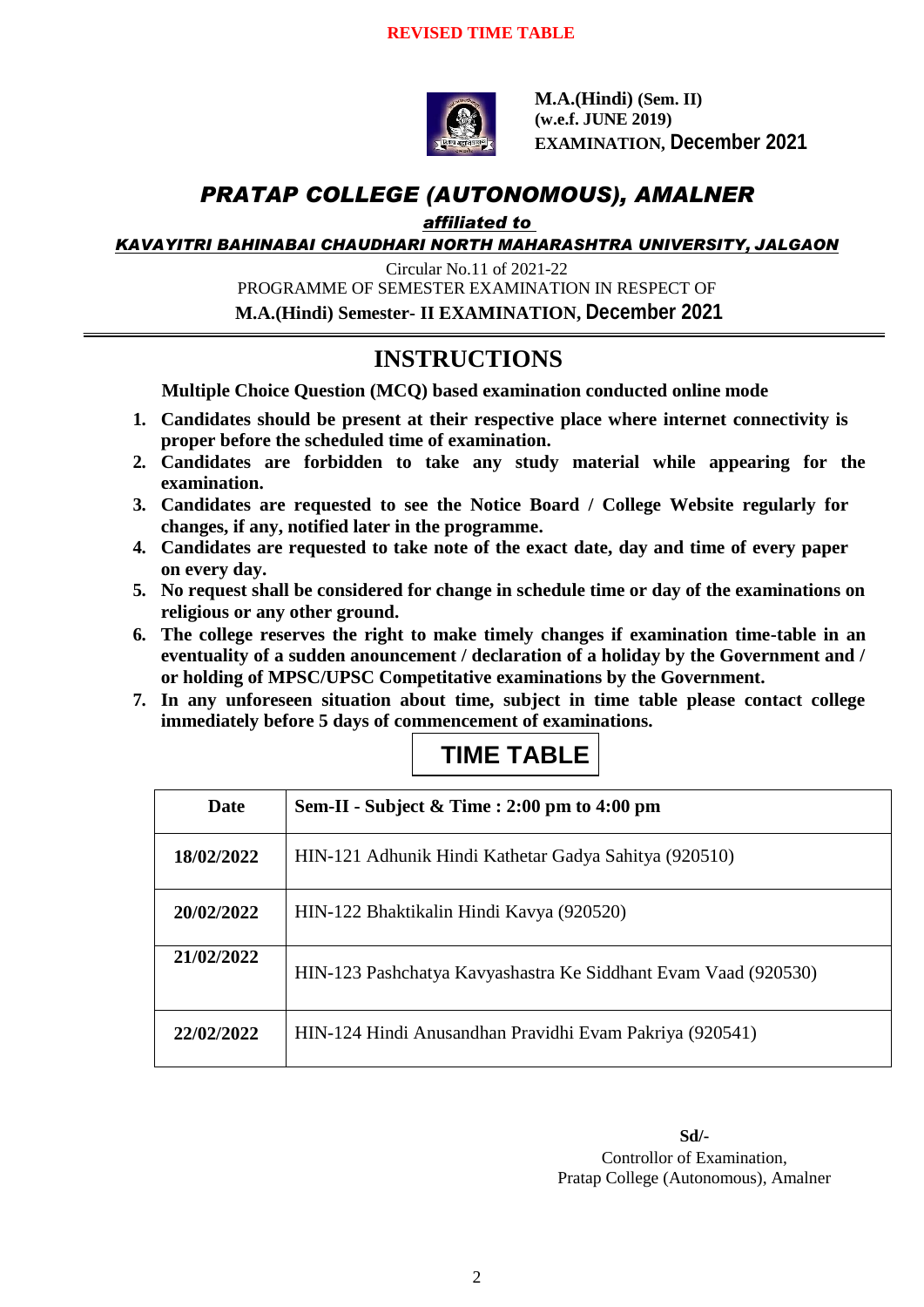

**M.A.(History) (Sem. II) (w.e.f. JUNE 2019) EXAMINATION, December 2021**

### *PRATAP COLLEGE (AUTONOMOUS), AMALNER*

#### *affiliated to*

*KAVAYITRI BAHINABAI CHAUDHARI NORTH MAHARASHTRA UNIVERSITY, JALGAON*

Circular No.11 of 2021-22

PROGRAMME OF SEMESTER EXAMINATION IN RESPECT OF

**M.A.(History) Semester- II EXAMINATION, December 2021**

#### **INSTRUCTIONS**

**Multiple Choice Question (MCQ) based examination conducted online mode**

- **1. Candidates should be present at their respective place where internet connectivity is proper before the scheduled time of examination.**
- **2. Candidates are forbidden to take any study material while appearing for the examination.**
- **3. Candidates are requested to see the Notice Board / College Website regularly for changes, if any, notified later in the programme.**
- **4. Candidates are requested to take note of the exact date, day and time of every paper on every day.**
- **5. No request shall be considered for change in schedule time or day of the examinations on religious or any other ground.**
- **6. The college reserves the right to make timely changes if examination time-table in an eventuality of a sudden anouncement / declaration of a holiday by the Government and / or holding of MPSC/UPSC Competitative examinations by the Government.**
- **7. In any unforeseen situation about time, subject in time table please contact college immediately before 5 days of commencement of examinations.**



| <b>Date</b> | Sem-II - Subject $&$ Time : 2:00 pm to 4:00 pm                       |
|-------------|----------------------------------------------------------------------|
| 18/02/2022  | HIS-121 Historiography, Tools, Method and Theories (921210)          |
| 20/02/2022  | HIS-122 Evolution of Ideas and Intitution in Medieval India (921220) |
| 21/02/2022  | HIS-123 19th Century History of Maharashtra (921230)                 |
| 22/02/2022  | HIS-124-A)History of Dalit Movement (921241)                         |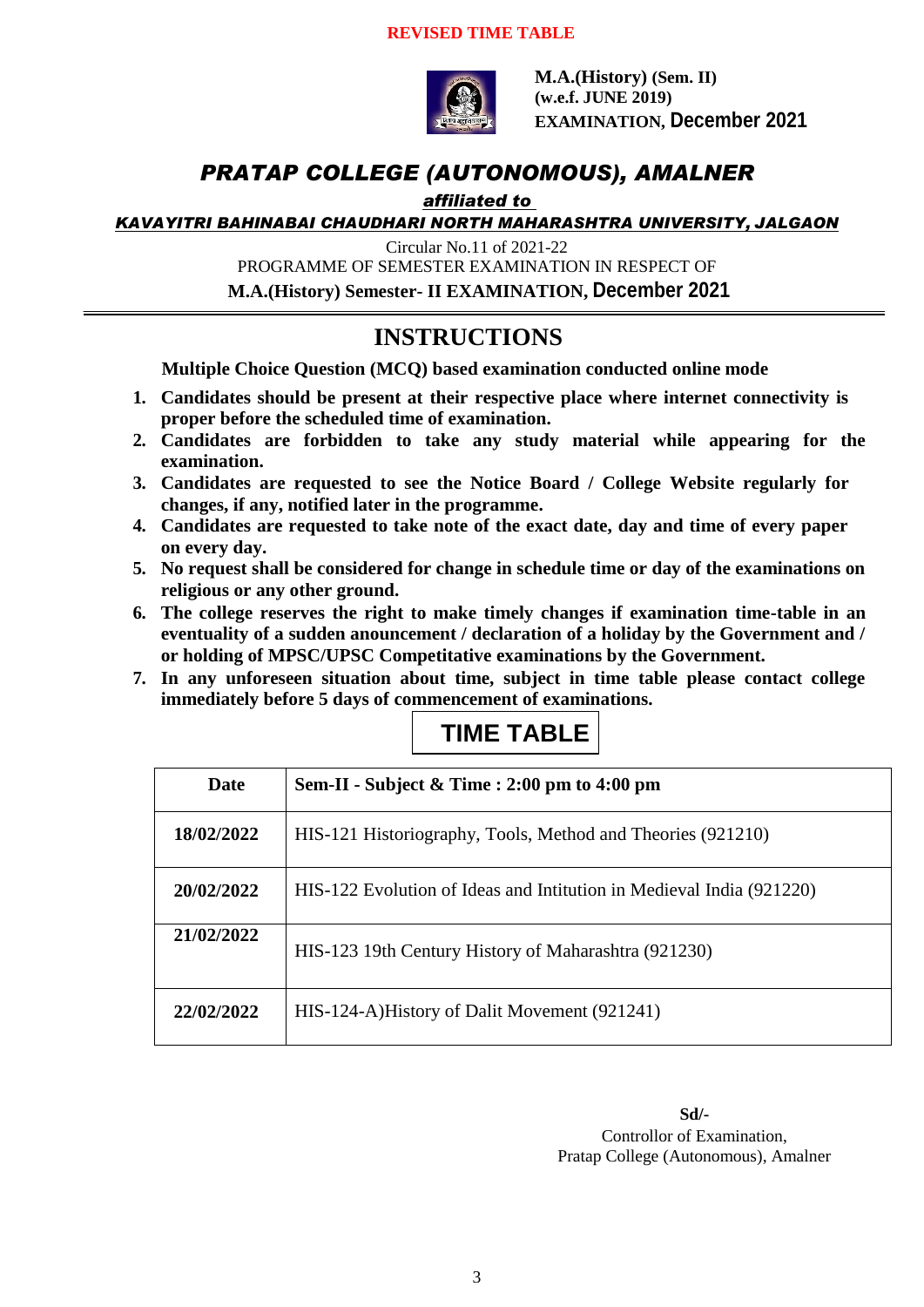

**M.A.(Political Science) ( SEMESTER II ) (w.e.f. JUNE 2019) EXAMINATION, December 2021**

### *PRATAP COLLEGE (AUTONOMOUS), AMALNER*

#### *affiliated to*

*KAVAYITRI BAHINABAI CHAUDHARI NORTH MAHARASHTRA UNIVERSITY, JALGAON*

Circular No.11 of 2021-22

PROGRAMME OF SEMESTER EXAMINATION IN RESPECT OF

**M.A.(Political Science) Semester- II EXAMINATION, December 2021**

#### **INSTRUCTIONS**

**Multiple Choice Question (MCQ) based examination conducted online mode**

- **1. Candidates should be present at their respective place where internet connectivity is proper before the scheduled time of examination.**
- **2. Candidates are forbidden to take any study material while appearing for the examination.**
- **3. Candidates are requested to see the Notice Board / College Website regularly for changes, if any, notified later in the programme.**
- **4. Candidates are requested to take note of the exact date, day and time of every paper on every day.**
- **5. No request shall be considered for change in schedule time or day of the examinations on religious or any other ground.**
- **6. The college reserves the right to make timely changes if examination time-table in an eventuality of a sudden anouncement / declaration of a holiday by the Government and / or holding of MPSC/UPSC Competitative examinations by the Government.**
- **7. In any unforeseen situation about time, subject in time table please contact college immediately before 5 days of commencement of examinations.**

## **TIME TABLE**

| <b>Date</b> | Sem-II - Subject & Time : 2:00 pm to 4:00 pm               |
|-------------|------------------------------------------------------------|
| 18/02/2022  | POL-121 Public Policy and Analysis (921110)                |
| 20/02/2022  | POL-122 Recent Global Political Issues (921120)            |
| 21/02/2022  | POL-123 Human Resourse Development & Human Rights (921130) |
| 22/02/2022  | POL-124-A) Indian Administration (921141)                  |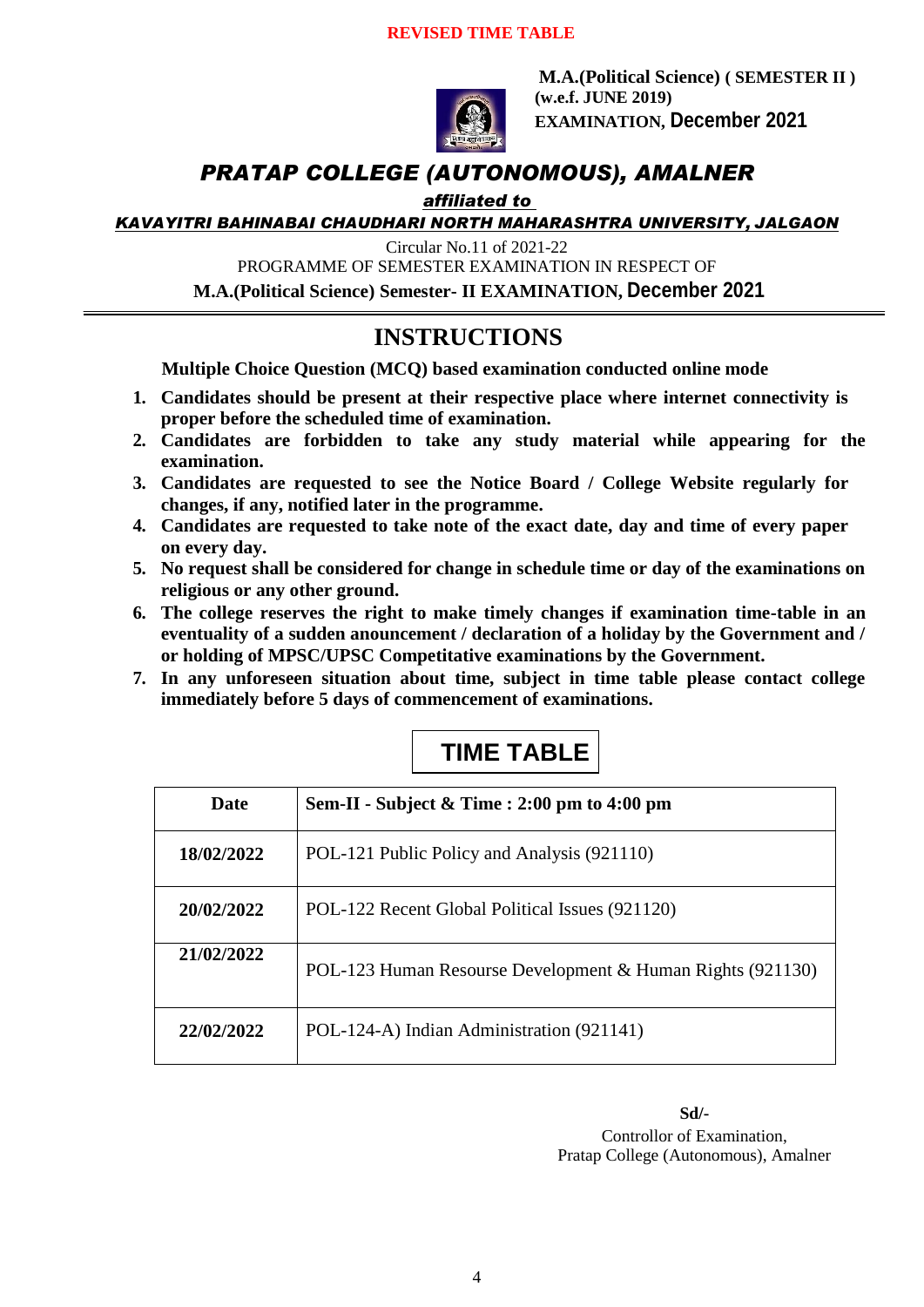

**M.A.(Economics) (Sem.II) (w.e.f. JUNE 2019) EXAMINATION, December 2021**

### *PRATAP COLLEGE (AUTONOMOUS), AMALNER*

#### *affiliated to*

*KAVAYITRI BAHINABAI CHAUDHARI NORTH MAHARASHTRA UNIVERSITY, JALGAON*

Circular No.11 of 2021-22

PROGRAMME OF SEMESTER EXAMINATION IN RESPECT OF

**M.A.(Economics) Semester- II EXAMINATION, December 2021**

#### **INSTRUCTIONS**

**Multiple Choice Question (MCQ) based examination conducted online mode**

- **1. Candidates should be present at their respective place where internet connectivity is proper before the scheduled time of examination.**
- **2. Candidates are forbidden to take any study material while appearing for the examination.**
- **3. Candidates are requested to see the Notice Board / College Website regularly for changes, if any, notified later in the programme.**
- **4. Candidates are requested to take note of the exact date, day and time of every paper on every day.**
- **5. No request shall be considered for change in schedule time or day of the examinations on religious or any other ground.**
- **6. The college reserves the right to make timely changes if examination time-table in an eventuality of a sudden anouncement / declaration of a holiday by the Government and / or holding of MPSC/UPSC Competitative examinations by the Government.**
- **7. In any unforeseen situation about time, subject in time table please contact college immediately before 5 days of commencement of examinations.**



| <b>Date</b> | Sem-II - Subject $\&$ Time : 2:00 pm to 4:00 pm                  |
|-------------|------------------------------------------------------------------|
| 18/02/2022  | ECO-121 Advanced Micro Economics-II (921010)                     |
| 20/02/2022  | ECO-122 Modern Public Economics-II (921020)                      |
| 21/02/2022  | ECO-123-A) Research Methodology for Economics (921031)           |
| 22/02/2022  | ECO-124-A) Economics of Agriculture & Rural Development (921041) |